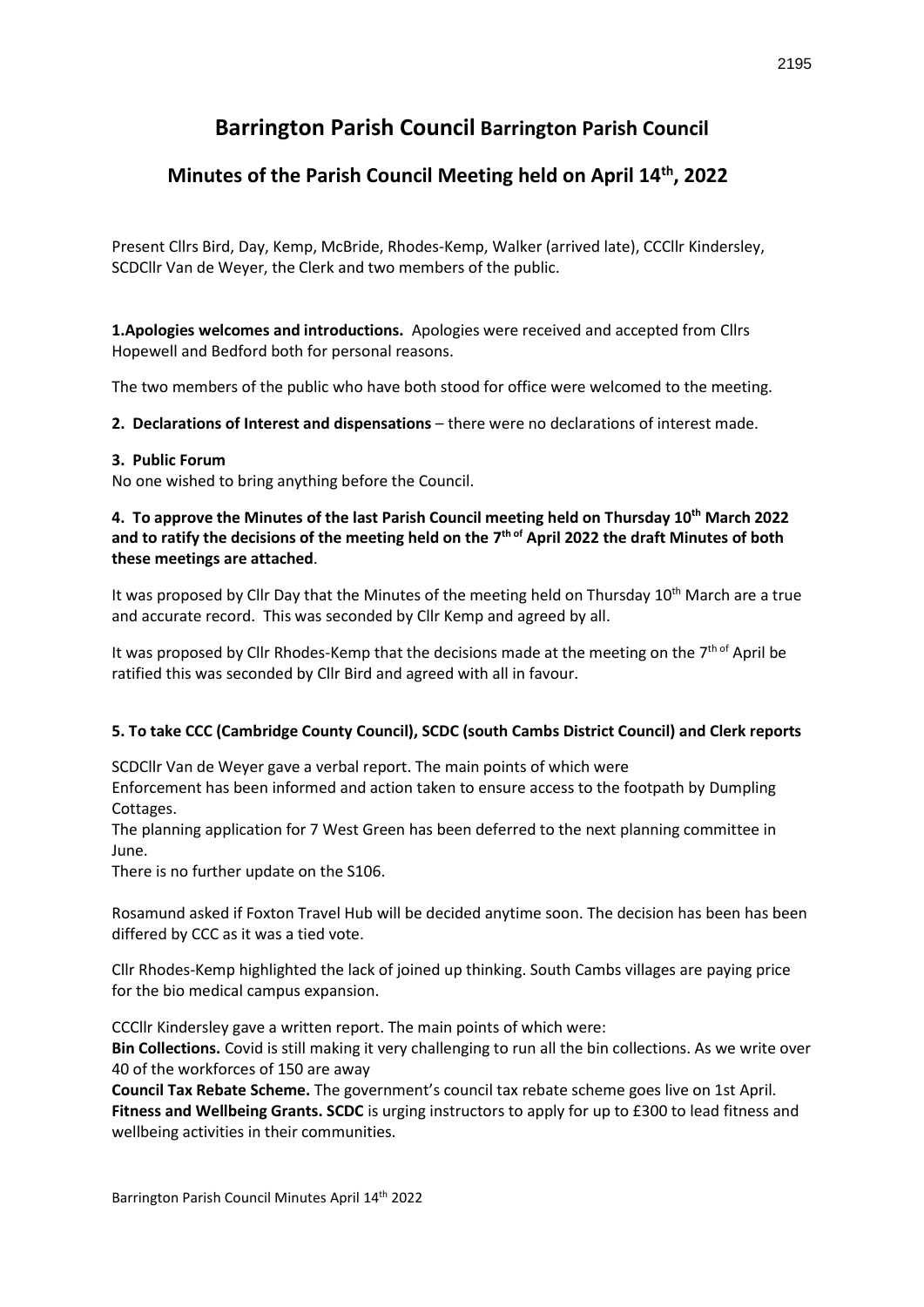**Better Connected Communities.** The Councils are urging residents and community groups to use a new personalised advice service which will identify free tools and funding to tackle local problems and create safer communities in South Cambridgeshire. More o[n www.scambs.gov.uk](http://www.scambs.gov.uk/)

**Zero Carbon Communities Grants** South Cambridgeshire's community groups can now bid for a share of more than £120,000 from the District Council's popular Zero Carbon Communities Grant scheme[. www.scambs.gov.uk/zerocarbongrant](http://www.scambs.gov.uk/zerocarbongrant)

**Ukraine.** The Government's Homes for Ukraine scheme, which asks people to offer space in their homes for those fleeing the war, has been launched [\(https://homesforukraine.campaign.gov.uk\)](https://homesforukraine.campaign.gov.uk/). FAQs are available here on the Homes for Ukraine scheme - [https://www.gov.uk/guidance/homes](https://www.gov.uk/guidance/homes-for-ukraine-scheme-frequently-asked-questions)[for-ukraine-scheme-frequently-asked-questions](https://www.gov.uk/guidance/homes-for-ukraine-scheme-frequently-asked-questions) and also on the SCDC, website.

**County Underspend** Amazingly the County Council has a forecast end of year underspend of £15.7m **Family Support** Although Government-backed schemes set up to help struggling families during the pandemic ended on March 31, Cambridgeshire County Council's Joint Administration has agreed to earmark £3.6m to extend the Holiday Voucher Scheme for a further year. More at [www.cambridgshire.gov.uk.](http://www.cambridgshire.gov.uk/)

**Over 7.5T Lorry Ban?** A neighbouring authority Councillor has asked us to enquire if our Parishes and residents would support a 7.5T weight limit covering a square bounded by the A505, A1198, A428 and the A1M. Such a limit is intended to be aimed only at vehicles trying to take a short cut through the area. Once satnavs are updated, they would need to do this against the advice of such a satnav.

The Cemex liaison meeting will be at 6.30pm on  $12<sup>th</sup>$  May.

A new white paper published by the Government on education says all schools will need to belong to multipurpose academies by 2030. Local Authorities will be able to set up multi academy trust.

It appears the OXCAM Arc proposal will not go ahead as there is no government support and no local councils are invested in it. No business case has been disclosed EWR although a new chief executive has been appointed.

## **Matters Arising**

The Clerk has been collating the Annual Parish Meeting (APM) reports and will investigate the cost of printing copies for each household.

The Planning application for 7 West Green was not discussed at the Planning Committee yesterday but has been deferred until the 15<sup>th of</sup> June. Cllr Kemp cannot attend that day and therefore the assistance of another Cllr is sought.

#### **Items for consideration**

#### **6. Finance**

**a. To approve the payments listed below.** It was proposed to approve the payments listed by Cllr Walker, seconded by Cllr Bird, and agreed with all in favour.

| 234     | <b>Electricity Charges</b>                            | Southern Electric     | 181.07   |
|---------|-------------------------------------------------------|-----------------------|----------|
| 233     | UTB - Precept account Service Charge Q4               | Unity Trust Bank      | 7.00     |
| 223-225 | Pay, HMRC, NI, Pension & home allowance               | Staff                 | 2.939.36 |
| 222     | Materials for the new bridge over West<br>Green Pond. | Whippletree Hardwoods | 1.324.86 |
| 231     | UTB - Precept account Service Charge Q4               | Unity Trust Bank      | 18.00    |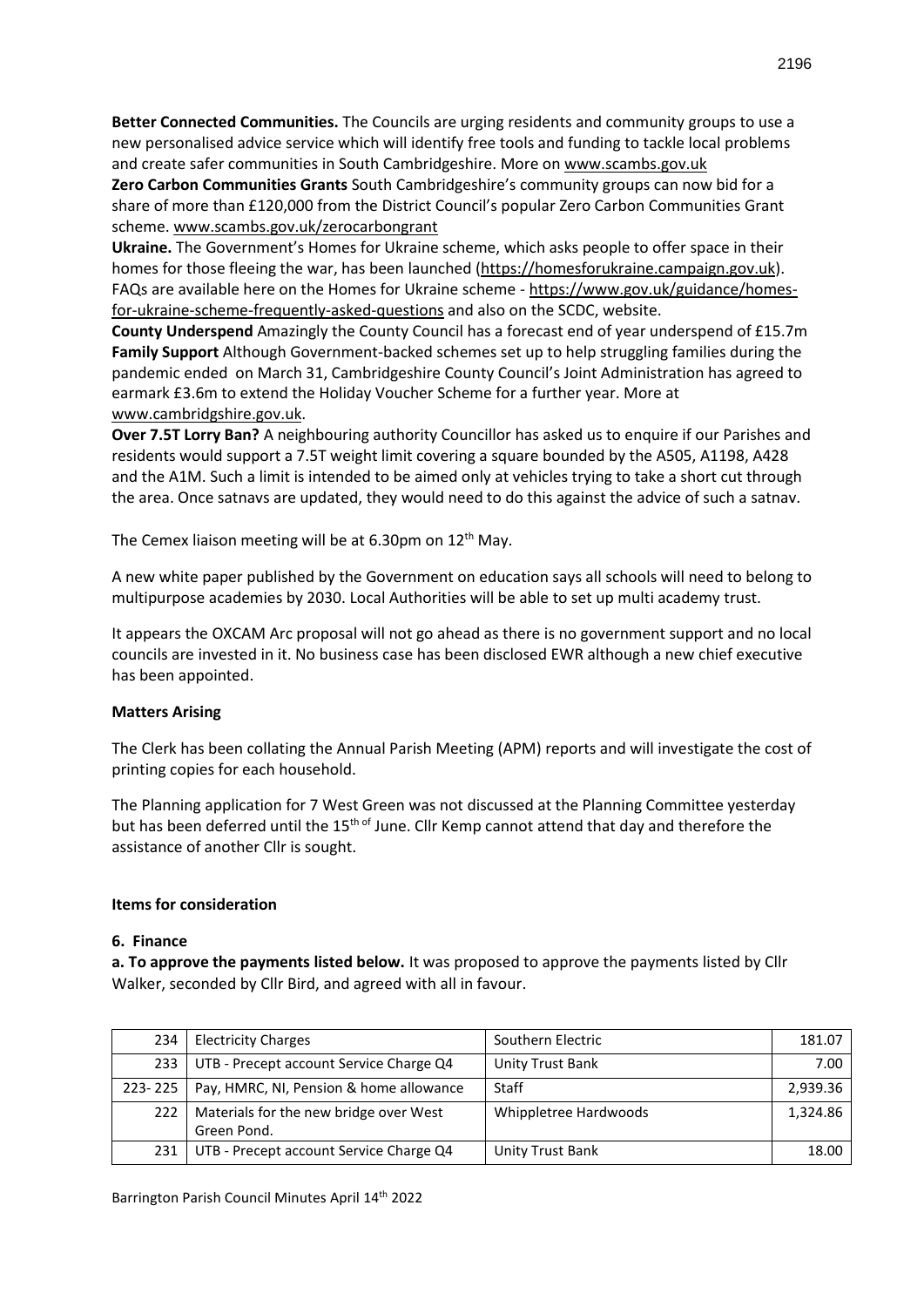| 232            | UTB - Precept account Service Charge Q4                                       | <b>Unity Trust Bank</b>              | 18.55     |
|----------------|-------------------------------------------------------------------------------|--------------------------------------|-----------|
| $\mathbf{1}$   | Street Light Energy for 01/10/18 to<br>30/09/19.                              | <b>Cambs County Council</b>          | 3,384.22  |
| $\overline{2}$ | Remove dangerous tree from Woodland                                           | Herts & Cambs Ground Maintenance Ltd | 384.00    |
| 3              | Playground Inspection March 22                                                | Herts & Cambs Ground Maintenance Ltd | 114.00    |
| $\overline{4}$ | Roll cricket field, spike cricket field                                       | Herts & Cambs Ground Maintenance Ltd | 552.00    |
| 5              | Re-fit sign under 5's and reinstate ground at<br>bottom of slide on multiplay | Herts & Cambs Ground Maintenance Ltd | 204.00    |
| 6              | Cut main green, sports field, Glebe Rd April<br>22                            | Herts & Cambs Ground Maintenance Ltd | 468.00    |
| 7              | Website - hosting                                                             | NetWiseUK                            | 360.00    |
| 8              | Reimbursement                                                                 | Paint                                | 15.44     |
| 9              | Mileage allowance 86.4 miles                                                  | Clerk                                | 38.88     |
| 10             | Harston & District Village Warden, they<br>requested £1000                    | Harston & District Village Warden    | 1,000.00  |
| 11             | Building Report for future development.                                       | Whitworth Co-Partnership LLP         | 607.50    |
| 12             | To payroll services for the quarter ended<br>Mar 22                           | Red Shoes Accounting Services        | 59.40     |
| 13             | Affiliation 1st April 2022 to 31st March 2023                                 | <b>CAPALC</b>                        | 447.71    |
| 14             | Reimbursement for open day expenses                                           | Clerk                                | 48.58     |
| 15             | Traffic survey                                                                | 2020 Consultancy                     | 8,244.0   |
|                | Total                                                                         |                                      | 20,416.57 |

## **b. Balances and Bank Reconciliation.**

## **Total in reconciled accounts**

| Unity Trust Bank | 63,788.72  |
|------------------|------------|
| Lloyds           | 166.930.40 |
| <b>CBS</b>       | 1,500.00   |
| Unity Trust S106 | $-31.10$   |
| Total            | 232,188.02 |

**c. Review of the 2020/21 end of year Figures and Asset Register** – these were not sent But Cllr Walker gave a brief overview. The yearend bank balance (precept monies in UTB) is £63778. This included £7179 contributions for the Challis Pond but there are £17570 of unpaid invoices for 'one off' items (the large historic electricity bill of £3384 and the A Frame of £14186). This leaves a carry forward of £39029. The precept is £79k this year so we are ahead of the reserves target of 50% of the precept.

**d. To consider the Annual Governance Statement**: To Approve the Accounting Statements. The Accounting Statements were reviewed and approved.

**e. To consider the Annual Governance Statement**: To Sign the Annual Accounting Statements It was proposed By Cllr Walker, seconded by Cllr Kemp, and agreed that both The Annual Governance Statements and The Accounting Statements for 2021/22 were correct and that the AGAR form can be signed by the Clerk and the Chair**.** 

**f. To consider supporting the Warden Scheme.** Details have been circulated. It was proposed by Cllr Kemp to support the Warden Scheme with £700 seconded by Cllr McBride and agreed with all in favour. **Action RFO** 

Barrington Parish Council Minutes April 14th 2022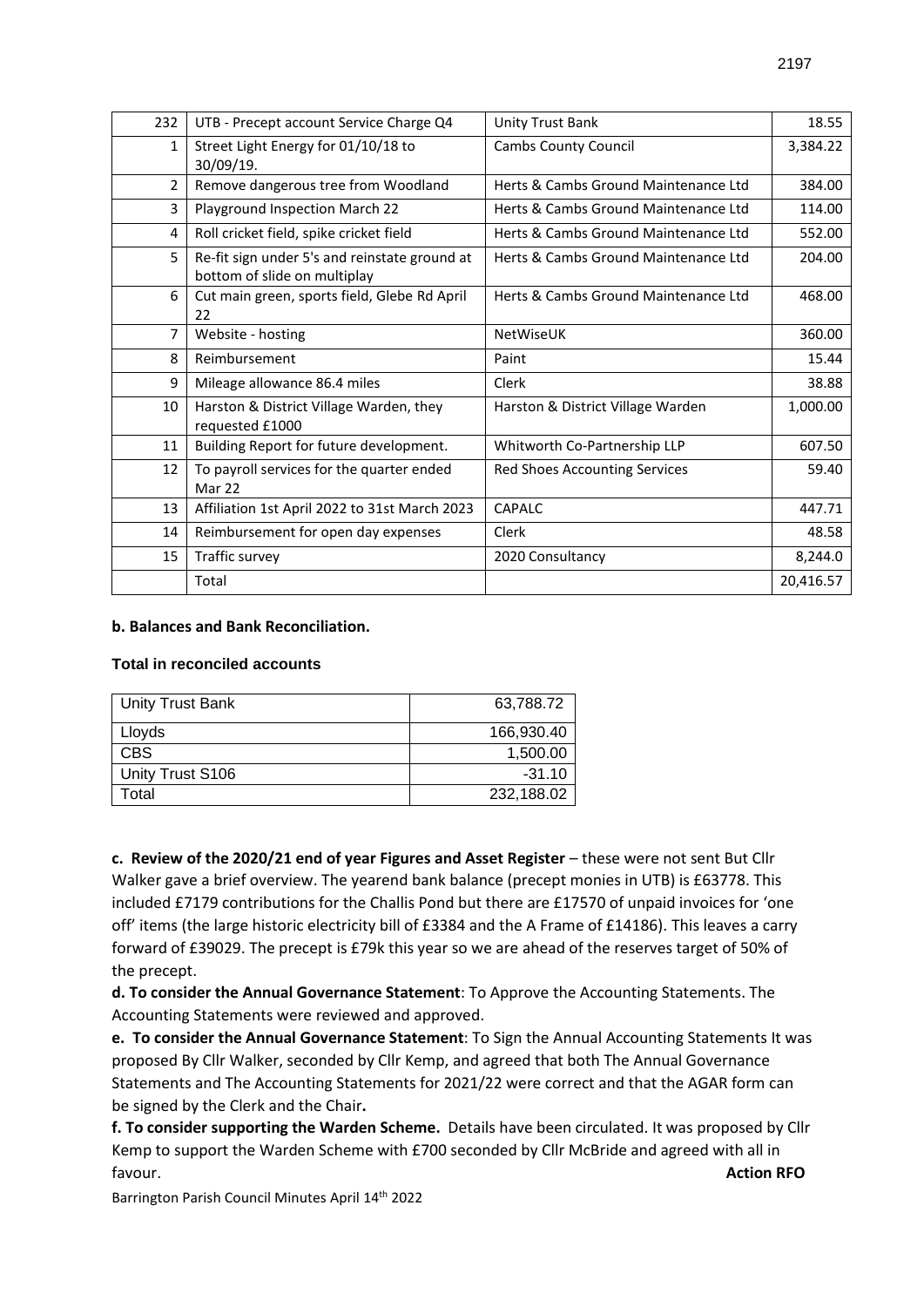**g. To consider the swing quotes**. It was proposed by Cllr Day to ask AKRefurbs to carry the swing refurbishment, seconded by Cllr McBride and agreed by all.

**h. To review the financial regulations.** The references to Finance Committee have been changed to Finance Working Group and the amount the Chair and Council can agree between meetings increased from £500 to £750.

## **7.Policies to review**

The Public Accessibility Statement these are generally required for funding applications. It was requested that a sentence be added regarding age-appropriate access.

Complaints Procedure – a sentence will be added about appropriate action being taken according to working policies of Council.

Lone worker – monitored at annual review and risk assessment taken out add it in. These will be brought back to the next meeting. **Action the Clerk. Action the Clerk. Action the Clerk.** 

The following policies were agreed without amendment

Training and Development

Retention of Documents

Accident Book Record - all cllrs should have access to it and be able to pass on, if necessary, all filled in forms will be held by the clerk.

**8. Open Day (26th March) Review**. It was felt the event was well attended especially with current Covid numbers. There were some draw backs there was no questionnaire from the sports groups and the Village Hall Trustee put up some previous drawings as ideas, but this did cause some confusion. Council wishes to thank all the groups who attended including the site foreman of All Saints Garden (Redrow) and 2020 Consultancy, all who helped and all the residents who took the time to come and visit.

No feedback has yet been received from 2020 Consultancy or the Village Hall Trustee. Once this has been received further meetings can be held with the user group and then the working group.

**9. Jubilee Events and consideration of bookmark.** The bookmark has been agreed, the order placed, and the invoice sent to the RFO.

Cllr Rhodes- Kemp has enquired about the Social Club providing a bar for the tea and music event and Cllrs help run it. There has been no response.

It was agreed to hold the tea and opening of the bridge on different days.

**10. Succession Planning and Cllr handover** Cllr Rhodes -Kemp and the Clerk will put together a pack for the new councillors, email addresses set up and any specific interests discussed, and a buddy system put together.

Cllr Bird and Day have offered to continue to help with the ditches and Green Charity respectively.

**11. S106 Updates –**The Council were asked one last time if it had any comments to make by SCDC. One last response was therefore sent asking for someone to get back to us. As yet no one has. The whole purpose of the S106 is to mitigate the impact of the development on the village. It is a disappointment that most of these measures are now going to be in the iconic central area of the village.

The liaison meeting is another chance to petition again for an area on the Open Space with Redrow, SCDC and CCC representatives at the meeting.

Barrington Parish Council Minutes April 14th 2022